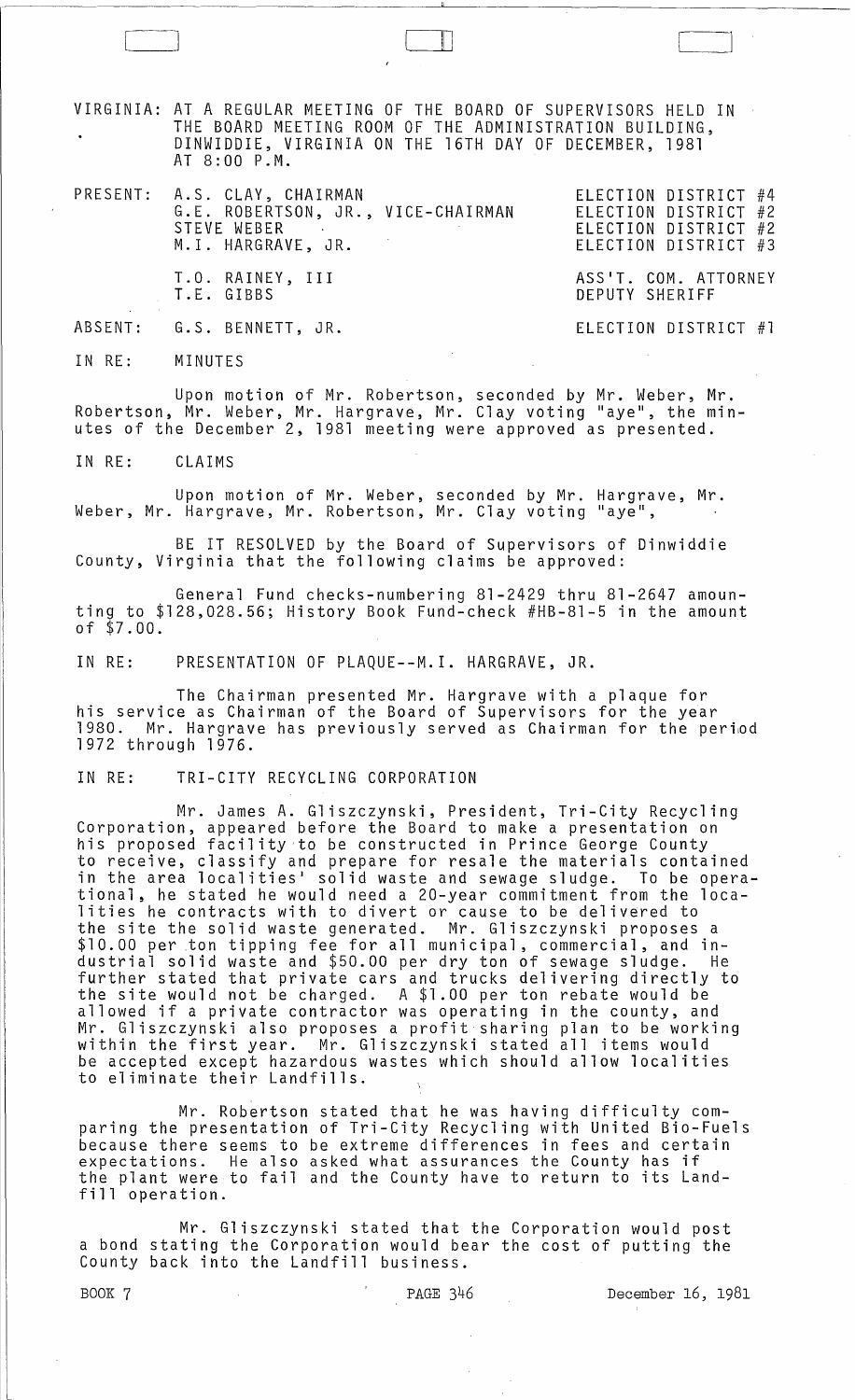Mr. Hargrave asked if the tipping fee was based on economics to operate or the average cost of running a Landfill. Mr. Gliszczynski stated that the fee will satisfy the debt and utility costs. The profit will be in the recyclable material that can be used.

Mr. Weber asked if Mr. Gliszczynski had any plants in operation now. He advised Mr. Weber they had a small plant adjacent to the Petersburg Landfill which handles cardboard and paper and it had been very successful.

Mr. Weber stated that the tipping fee comparison with the cost of operating the Landfill was the County's concern because there would still be the cost of running the collection system. He further stated that he thought this type of plant was the coming<br>thing for the future and he would like to see the plant now in operation in Petersburg.

Mr. Gliszczynski stated that all the parts of the plant were separately assembled and tested.

Mr. Weber asked what happens if there are problems starting<br>up the plant. Mr. Gliszczynski stated there would be a three month Mr. Gliszczynski stated there would be a three month testing period before full operation.

Mr. Hargrave asked what would happen to the County's trash if the plant was down for a number of days. Mr. Gliszczynski stated his plant will have storage and they will maintain a Landfill at the site.

Mr. Robertson asked if Mr. Gliszczynski thought both companies could be operational in the area. Mr. Gliszczynski said his company could not. He would need the solid waste from the localities around Petersburg, approximately 500 tons per day. He stated no one has committed so far, but they all have received the Letters of Intent to consider. He further indicated he could begin construction with commitments from Hopewell and Chesterfield and he felt if Dinwiddie and Colonial Heights committed, others would consider it.

Mr. Robertson asked what the time frame for starting was.<br>Mr. Gliszcysnki stated they plan to break gound in May and be ope-Mr. Gliszcysnki stated they plan to break gound in May and be ope- rational in a year. The Engineer for Tri-City Recycling then made a slide presentation on the plant and how it will operate.

No action was taken.

IN RE: PRESENTATION OF 1980-81 AUDIT

Mr. Walter E. Cox of Robinson, Farmer, Cox and Associates presented the 1980-81 audit and explained the differences in the form of the audit due to the new reporting system required by<br>the State. He also indicated that if there were specific line item questions, he could provide a typed copy of the auditor's working papers. Mr. Hargrave asked that these papers be sent and questions on the line items be understood while the figures are fresh in mind.

IN RE: REQUEST FOR USE OF COUNTY FREQUENCY BY CHIEF OR ASSIS-TANT CHIEFS OF FIRE DEPARTMENTS

Mr. Maurice Harver, Chief, Ford VFD, appeared before the Board on behalf of the fire departments in the County to request authorization to operate a radio on the county's frequency in the private vehicle of the Chief or Assistant Chief of each volunteer fire department. Mr. Harver advised the Board that this would enable the Chief to communicate with the other trucks and assemble them at the site before he arrives at the scene. They are presently communicating with portable radios but they have to stop the vehicle or put it out the window to talk. Mr. Harver stated that the request was for four radios.

Mr. Hargrave stated that he could see the advantages but he did not want to extend the same type of problems the County was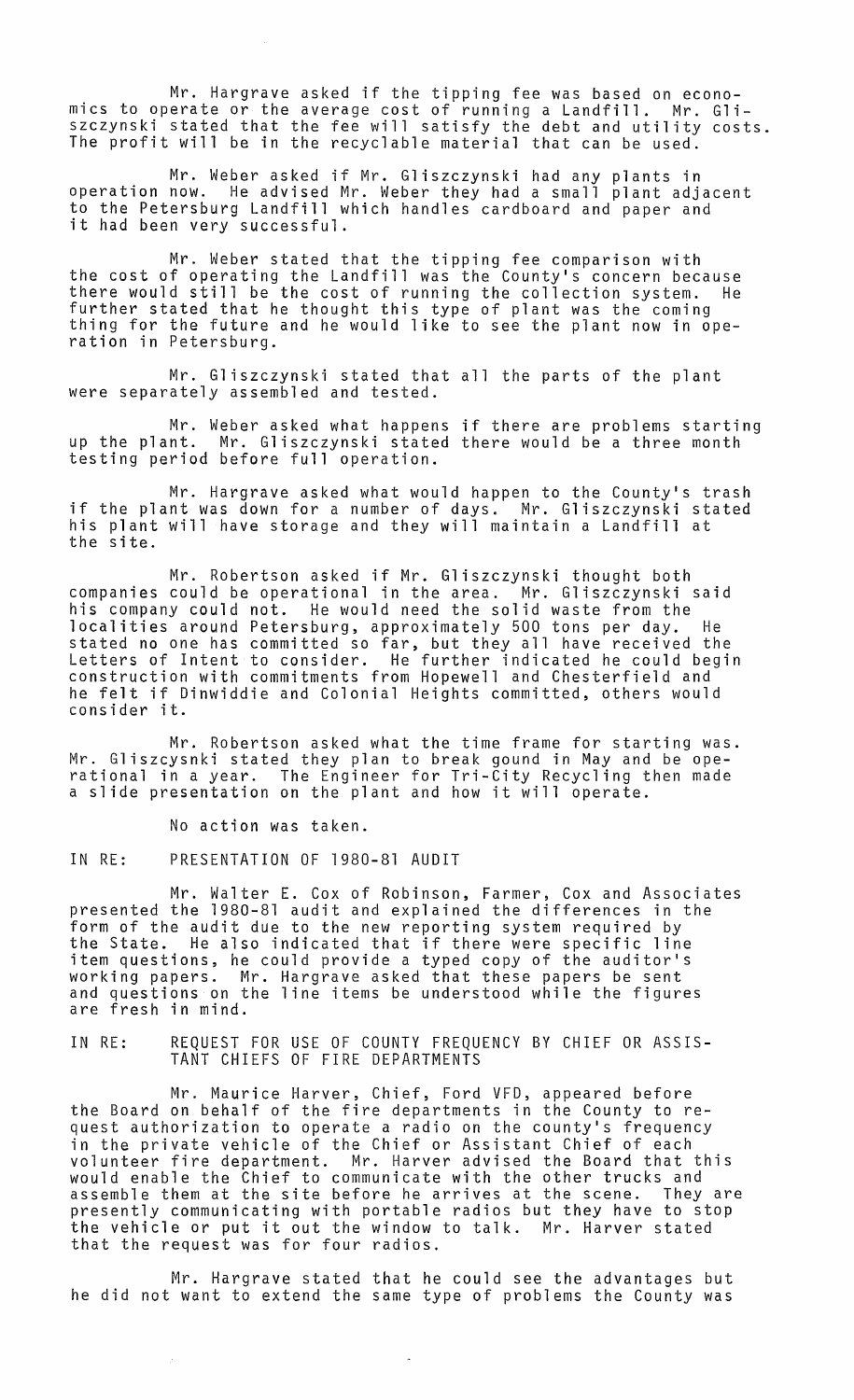now encountering with the Rescue Squad. He indicated the main criticism was extra traffic on the communication system and the unhappiness always settles back on the Board. Mr. Harver stated there should not be any extra traffic because they were already using the protable units. Mr. Hargrave suggested a clip-on antenna that could be exchanged between the Chief and Assistant Fire Chief without getting into a permanent situation.

:1 I

Mr. Weber stated that he thought this would benefit Dinwiddie County. He agreed with Mr. Hargrave that the County has had some problems with the same use in the Rescue Squad; however, he felt the fire departments could be requested to control the use.

Mr. Hargrave asked if the Sheriff had been consulted. Deputy Gibbs stated that there have been problems with unnecessary<br>traffic from the Rescue Squad; however, the fire departments would only use the radios in response to a fire.

Mr. Hargrave asked if the fire departments are going to take care of the maintenance of the private radios. Mr. Harver stated they would.

The County Administrator asked the Assistant Commonwealth Attorney if there would be any liability accrued to the County<br>by allowing the use of the County's frequency for a radio in a private vehicle. Mr. Rainey stated he would have to research it.

Mr. Robertson moved that the Chief or Assistant Chief of each of the volunteer fire departments be allowed to operate a radio on the County's frequency in their private vehicles subject to the liability to the County being investigated and subject to the control of use of the radios by the fire departments. Mr. Weber seconded the motion. Mr. Robertson, Mr. Weber, Mr. Hargrave,<br>Mr. Clay voted "aye".

IN RE: APPROVAL OF YEAR 2000 TRANSPORTATION PLAN

The Director of Planning briefly reviewed the proposed items to be included in the Year 2000 Transportation Plan as presented at the December 2, 1981 meeting and asked for the Board's reaction. Mr. Weber stated that he was in favor of the items as presented. Mr. Hargrave asked if the County Administrator had any objection to any of the items. The County Administrator stated that alot of time had gone into the planning process and he saw no problem with the plan as presented.

Mr. Clay asked if the plan could be modified if circumstances and needs should change later on. Mr. Scheid stated it could be changed.

Upon motion of Mr. Weber, seconded by Mr. Hargrave, Mr. Weber, Mr. Hargrave, Mr. Robertson, Mr. Clay voting "aye", the Year 2000 Plan with the proposed amendments was approved as presented.

IN RE: REQUEST FOR EARLIER PUBLIC HEARING DATE--P-8l-3

The Director of Planning presented a request from Dr. Janeshwar Upadhyay to have the public hearing for his rezoning request scheduled at the first meeting of the Board in January rather than the regular night meeting. Mr. Scheid indicated<br>that he needed a decision from the Board to be able to properly advertise the notice.

Mr. Robertson stated that the Board had postponed a decision awaiting any input from Mr. Bennett since the request was-in his area. The County Administrator indicated that Mr. Bennett had input concerning the case but from his last conversation, Mr. Bennett indicated that he would most likely not be present for either meeting in January.

Mr. Hargrave felt the Board should follow its regular policy of hearing rezoning cases at the night meeting as there seemed to be no real emergency in the request.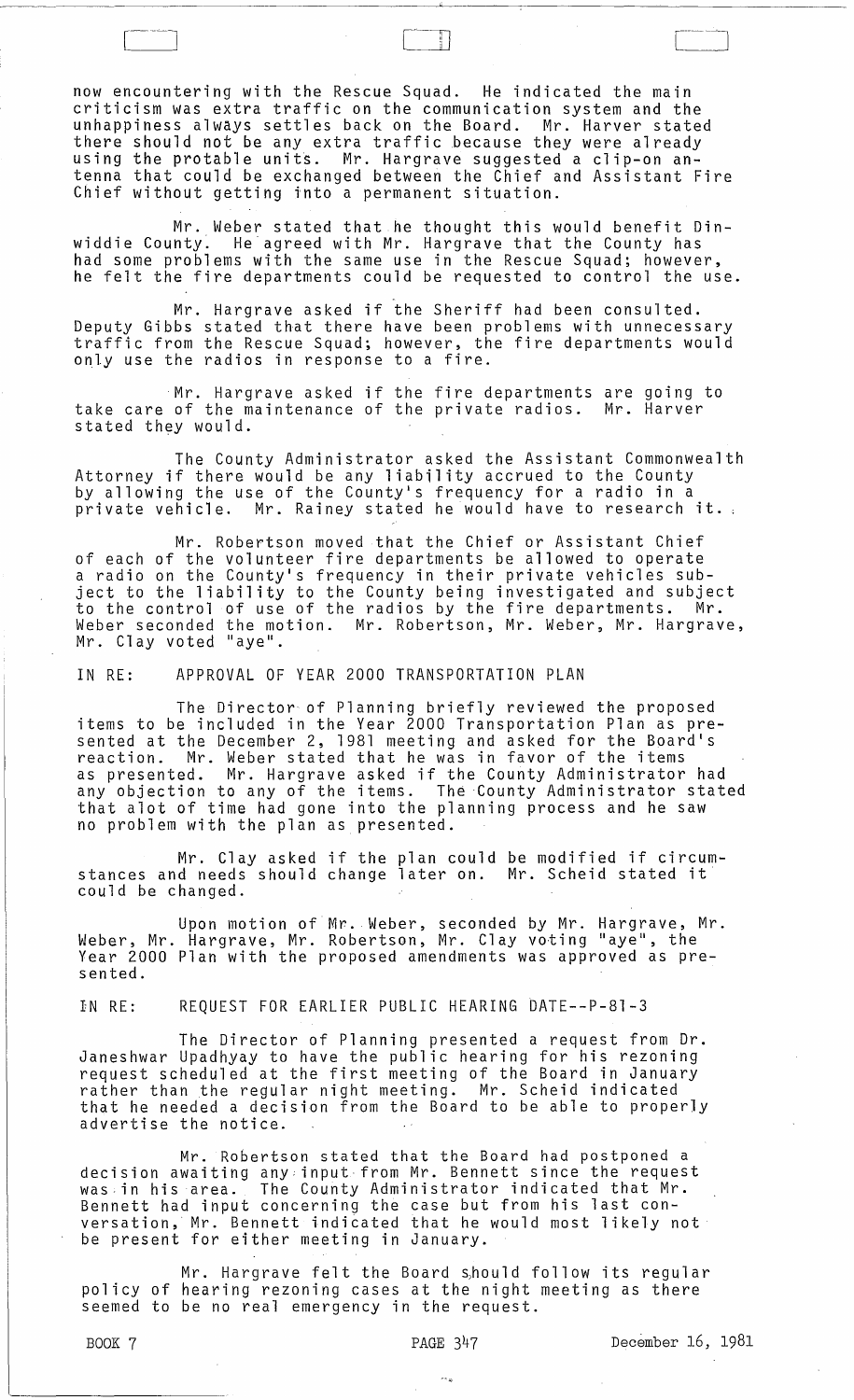Mr. Robertson was concerned that if Jack had comments to be made and would not be at either meeting in January, the Board might want to consider waiting until February.

Upon motion of Mr. Robertson, seconded by Mr. Hargrave, Mr. Robertson, Mr. Hargrave, Mr. Clay voting "aye", Mr. Weber voting "nay", the Director of Planning was instructed to advertise the rezoning application 'P-8l-3 for a public hearing to be held January 20, 1982.

## IN RE: CABLETELEVISION ADVERTISEMENTS

Mr. Lanny Rainey, Assistant Commonwealth Attorney, appeared before the Board to present the advertisement notice for cabletelevision and discuss various ways it could be run. He stated that the ad could be run locally as well as nationally, and if the Board decided to advertise nationally, he recommended a publication called Cable Vision which is published in Denver, Colorado. The magazine is a first rate publication and is published weekly. The cost would be \$200 and they would require a three to four week set up time. Mr. Robertson and Mr. Hargrave questioned the feasibility of someone from outside the area coming in if they read the notice in the Cable Vision publication. The County Administrator indicated that only one or two companies could run a direct line into the County; therefore, any other company would be establishing a new system. Mr. Robertson questioned the need for another public hearing and asked what the time frame would be before cabletelevision could actually come into the County. He was advised that the public hearing held would be to. consider the proposals received. The County Administrator stated that the advertisement would probably run thirty days and the public hearing held 30 to 45 days later; however, the time could be shortened if the Board desired.

Mr. Weber stated that if the ad was run in the national magazine, would it reach the local firms. Mr. Rainey stated he couldn't guarantee that it would and suggested the Board might want to consider running the ad locally also. Mr. Hargrave stated that he felt the \$200 would be wasted on a national advertisement and suggested the ad be run locally.

Mr. Weber moved that the ad for cablete1evision be run in the Richmond Times-Dispatch and the Progress-Index. Mr. Hargrave seconded the motion. Mr. Weber, Mr. Hargrave, Mr. Robertson, Mr. Clay voted "aye".

IN RE: AUTHORIZATION TO ADVERTISE ORDINANCE TO CONTROL UNREASON-ABLY LOUD NOISES

The Assistant Commonwealth Attorney presented an ordinance and notice for advertisement for the Board's consideration to amend Chapter 12 of the Code of the County of Dinwiddie, Virginia, by the addition of Sec. 12-7 dealing with unreasonably loud noises. This ordinance was requested by the Board to be drafted at the December 2, 1981 meeting. Mr. Rainey stated the draft was based on similar ordinances in other localities and established a \$300 fine or 30 days in jail. Mr. Hargrave asked if the Sheriff's Department had been consulted as to whether they would use it. Mr. Clay stated been consulted as to whether they would use it. Mr. Clay sta<br>that it was brought about by a request by an Investigator who needed such an ordinance to take corrective action. Mr. Robertson neeued such an ordinance to take corrective action. Mr. Roberts<br>asked if it was enforceable. Mr. Rainey indicated it was being<br>used in other localities and had not been thrown out of court. Mr. Weber stated that he felt the Sheriff's Department might have a little trouble enforcing it but at least there would be something on the books.

Upon motion of Mr. Weber, seconded by Mr. Robertson, Mr. Weber, Mr. Robertson, Mr. Hargrave, Mr. Clay voting "aye", the ordinance was authorized to be advertised for a public hearing at the February 17, 1982 meeting.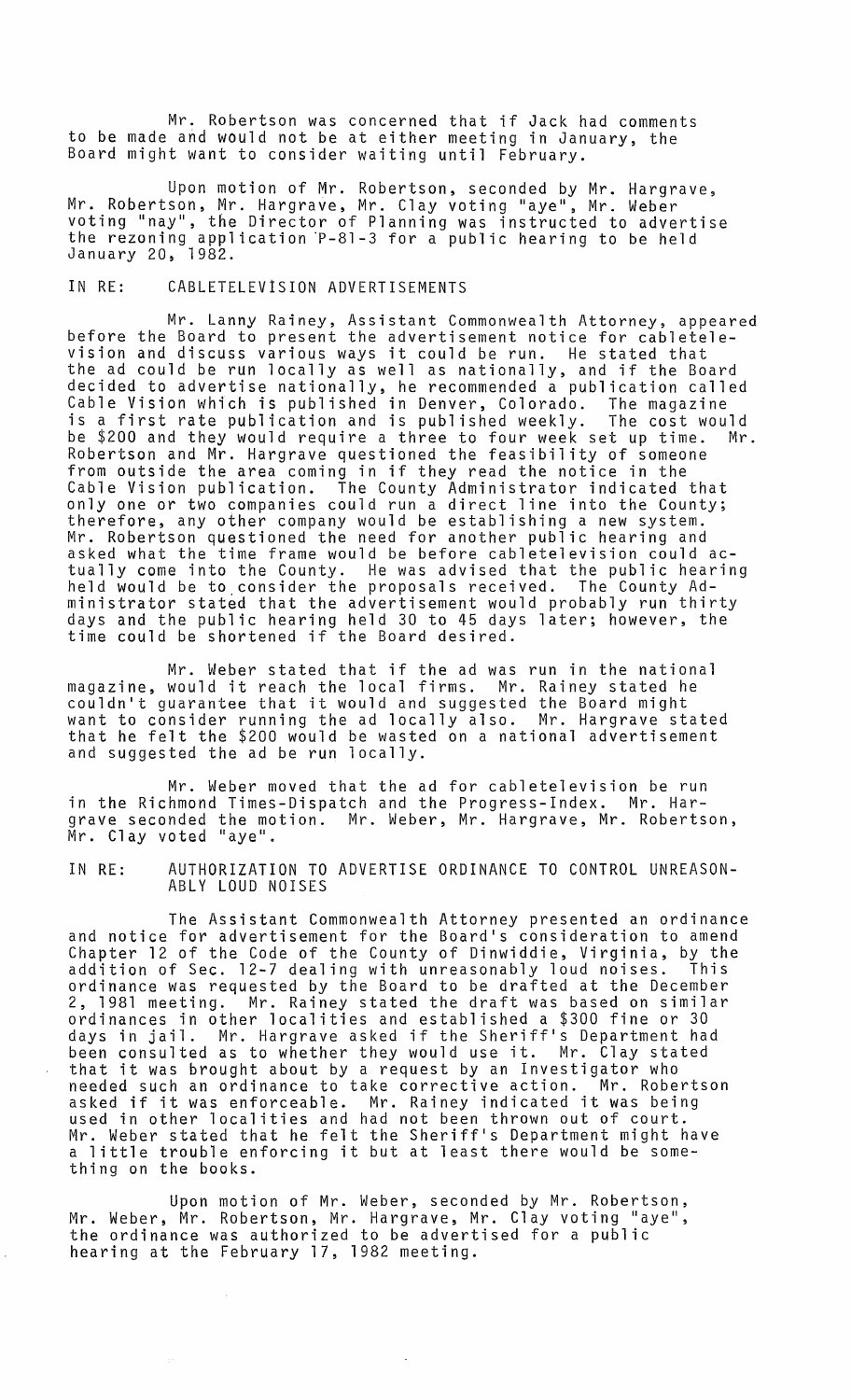## IN RE: APPOINTMENTS--APPOMATTOX BASIN INDUSTRIAL DEVELOPMENT CORPORATION

Mr. Hargrave nominated Mr. James Thrower. Mr. Robertson nominated Mr. M.l. Hargrave, Jr. Mr. Robertson nominated Mr. Melvin Alsbrook. Mr. Weber nominated Mr. John Crawley. The following votes were cast:

Mr. John Crawley - Mr. Weber, Mr. Robertson voted "aye".<br>Mr. Hargrave, Mr. Clay voted "nay".

Mr. Melvin Alsbrook - Mr. Robertson, Mr. Hargrave, Mr. Clay voted "aye". Mr. Weber voted "nay".

Mr. M.l. Hargrave, Jr. - Mr. Robertson, Mr. Weber, Mr. Hargrave, Mr. Clay voted "aye".<br>Mr. James Thrower - Mr. Robertson, Mr. Weber, Mr. Hargrave,<br>Mr. Clay voted "aye".

Mr. James Thrower, Mr. M.l. Hargrave, Jr. and Mr. Melvin Alsbrook were appointed to the Appomattox Basin Industrial Development Corporation, terms expiring September 30, 1982.

IN RE: APPOINTMENT--CHAPTER 10 BOARD

r-~~-~~'  $\begin{array}{ccc} \hline \end{array}$ 

Upon motion of Mr. Robertson, seconded by Mr. Hargrave, Mr. Robertson, Mr. Hargrave, Mr. Weber, Mr. Clay voting "aye", Mrs. Donna Elder was reappointed to the Mental Health and Mental Retardation Services Chapter 10 Board, term expiring December 31, 1984.

IN RE: APPOINTMENTS--PLANNING COMMISSION

Mr.-Hargrave nominated Mr. Legert Hamilton for reappointment. Mr. Robertson nominated Mr. Max D. Roberts.

Mr. Hargrave, Mr:. Robertson, Mr. Weber, Mr. Clay voting "aye", Mr. Legert Hamilton was reappointed and Mr. Max D. Roberts was appointed to the Planning Commission, terms expiring December 31,1985.

, IN RE: APPOINTMENTS--TRANSPORTATION SAFETY COMMISSION

Upon motion of Mr. Hargrave, seconded by Mr. Robertson, Mr. Hargrave, Mr. Robertson, Mr. Weber, Mr. Clay voting "aye", Mr. A.S. Clay, Mr. Mayne Gwaltney, Mr. Roy Hodges, Mr. Robert Bowden, Mr. Bill Queen, Mr. Gilbert Wood and Mrs. Barbara Wilson were appointed to the Transportation Safety Commission, terms expiring December 31 ,1982.

IN RE: BINGO & RAFFLE PERMIT--DINWIDDIE MOOSE LODGE

Upon motion of Mr. Weber,. seconded by Mr. Hargrave, Mr. Weber, Mr. Hargrave, Mr. Clay voting "aye", Mr. Robertson abstaining because he is a Moose Lodge member, the following resolution was adopted: adopted: which is a set of the set of the set of the set of the set of the set of the set of the set of the set

WHEREAS, the Dinwiddie Moose Lodge has made 'application to the Board of Supervisors for a Bingo & Raffle Permit for calendar year 1982; and

WHEREAS, the Moose Lodge meets the requirements as set forth in Sec. 18.1-340 of the Code of Virginia and has filed the required \$10 fee;

NOW THEREFORE BE IT RESOLVED by the Board of Supervisors of Dinwiddie County, Virginia that the Dinwiddie Moose Lodge is hereby granted a Bingo & Raffle permit for the calendar year 1982.

IN RE: BINGO & RAFFLE PERMIT--DINWIDDIE WOMEN OF THE MOOSE

Upon motion of Mr. Weber, seconded by Mr. Hargrave, Mr. Weber, Mr. Hargrave, Mr. Clay voting "aye", Mr. Robertson abstaining because he is a Moose Lodge member, the following resolution was adopted: